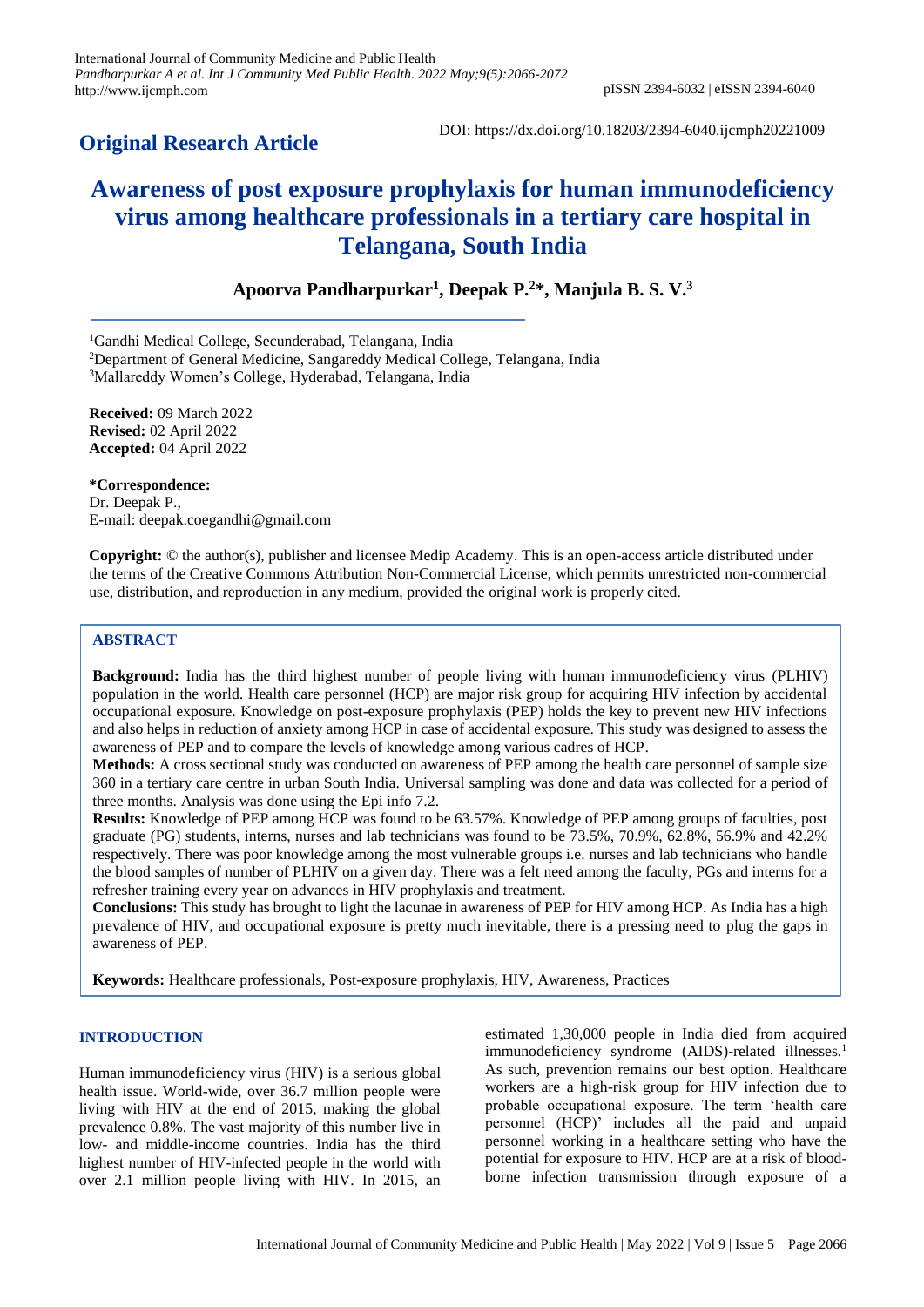percutaneous injury (needle-stick or cut with sharp instrument), contact with mucous membrane of eye or mouth of an infected person, contact with non-intact skin, or contact with blood or other potentially infectious body fluids. The average risk of infection is 0.09% to 0.3% depending upon type of exposure.<sup>2</sup> One of the ways of reducing new infections, particularly among HCP is by post-exposure prophylaxis (PEP).<sup>1</sup> PEP refers to comprehensive medical management to minimize the risk of infection among HCP following potential exposure to blood borne pathogens (HIV, HBV, and HCV). This includes counselling, risk assessment, relevant laboratory investigations based on informed consent of the source and exposed person, first aid and depending on the risk assessment, the provision of short term anti-retroviral drugs with follow-up and support. In December 2014, a simplified PEP regimen was implemented, in which a single fixed dose combination (FDC) pill, containing three drugs- tenofovir, lamivudine and efavirenz, is given. <sup>2</sup> The hospital treats thousands of patients each day, and the HCP thus come into contact with several patients of known and unknown HIV status on a daily basis. Over a period of 6 months (April-September) in mid-2015, 104 reported cases of occupational exposure to HIV were recorded by the ART centre in our hospital; some of these cases were reported weeks after the actual exposure. Most of the victims seemed to be unaware of the proper protocol to be followed in case of accidental occupational exposure. Although the risk of acquiring infection is exceedingly low, 0.09-0.3% depending on type of exposure, the fact that this is easily preventable makes it a matter of significant concern. <sup>3</sup> The objective of this study was to understand the reasons for delay in taking appropriate action by HCP though the hospital in question has the centre of excellence for HIV.

## *Objectives*

The major objectives of this study were: to assess the knowledge of PEP for HIV among HCP in a tertiary care hospital in urban South India; to assess the attitude and practices related to PEP among the study population; and to correlate the levels of awareness about PEP with the likelihood of exposure among study population.

## **METHODS**

This cross-sectional study was carried out over a period of four months, from August to November in 2016 in Gandhi Medical college, Telangana in urban South India with centre of excellence for HIV/AIDS. Universal sampling was done and all the HCP who were on duty in the hospital during 9 am to 4 pm during three months duration were personally approached and included in the study. HCP including nurses, interns (house surgeons), laboratory technicians, post-graduate students (residents) and faculty, who are at potential risk of accidental HIV exposure were included in the study. A total of 700 participants were approached for their inclusion out of which 530 participants consented and participated in the study. But

out of 530 responses received only 360 responses were found complete and analysable. A definite reluctance was appreciated among the HCP in regards to answering the questionnaire. The reasons for incomplete responses could be due to a lack of time to fill the detailed questionnaire punctuated by a hesitance in answering some questions due to lack of knowledge.

## *Inclusion criteria*

All HCP who was on duty and willing to participate in the study. Faculty, postgraduate students, interns, nurses and lab technicians were considered to be included in the study.

## *Exclusion criteria*

Undergraduate medical students, nursing students and maintenance staff were not included in the study.

## *Research tool*

A self-administered pre-tested, semi-structured questionnaire was used to assess the overall knowledge, attitude and practices of HCPs. The following areas were covered in the study.

## *General awareness*

This assessed the knowledge regarding modes of HIV transmission, the protocol to be followed in case of exposure, the significance of needle-stick injuries and the importance of first-aid, the indications for PEP and awareness of the standard PEP guidelines. The knowledge of the effectiveness of PEP and awareness of its sideeffects were assessed. The subjects' general awareness of where drugs are available in their hospital, and who is to be approached for PEP was also assessed.

## *Attitude and practices*

The willingness of the subjects towards undergoing the PEP regimen, the reasons for refusing PEP, and the inclination to insist on PEP against guidelines were assessed.

Felt need for improving knowledge: The need for awareness programmes/lectures to improve awareness of PEP and the willingness of the HCP to attend such programmes if conducted was also assessed.

## *Data analysis*

The data collected were anonymised and entered into a Microsoft excel worksheet. The statistical software Epi info 7.2 was used to analyse data. Chi square test was used and p<0.05 was taken as significant.

The study protocol was approved by the institutional ethics committee. The participants of the survey were explained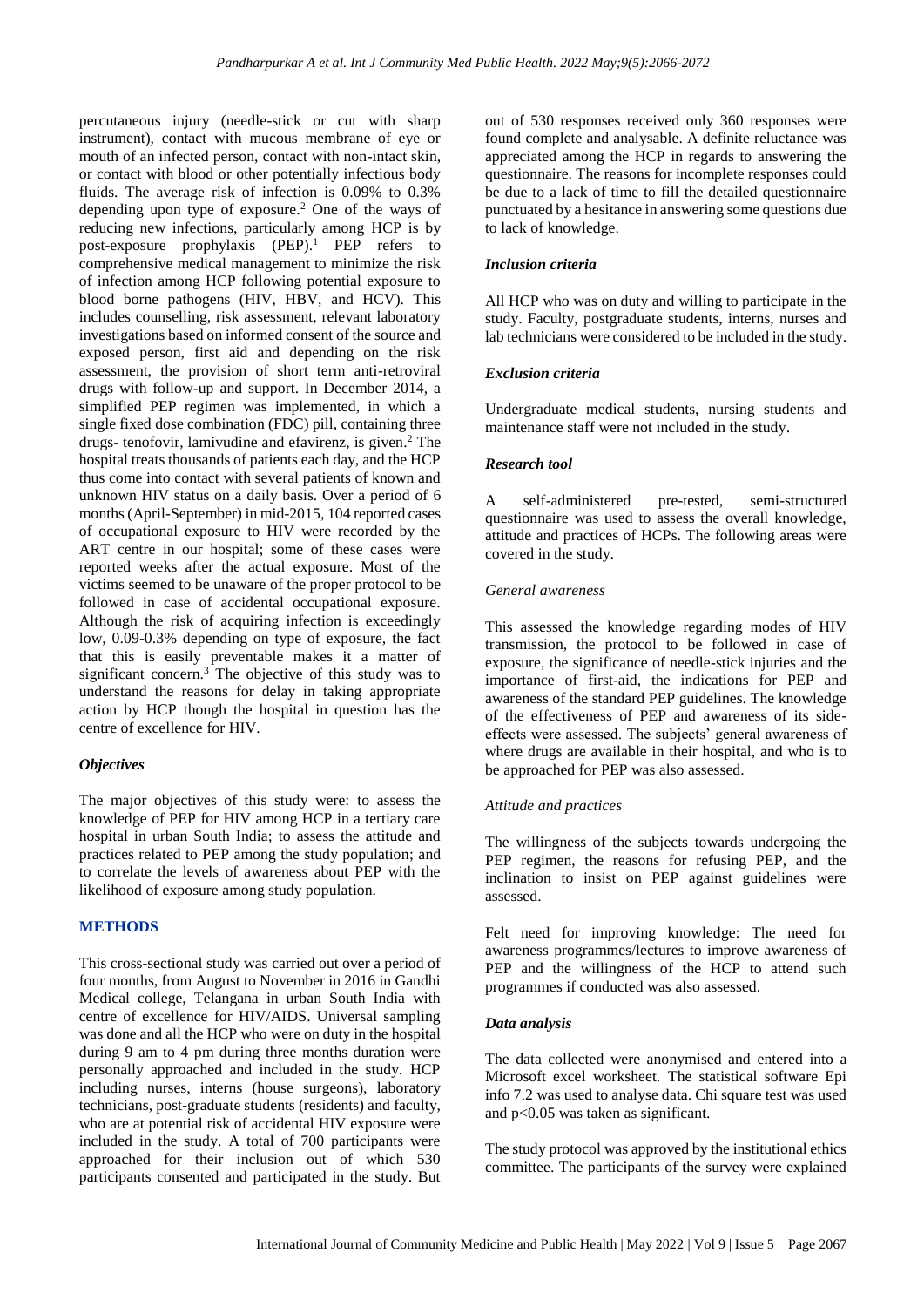about the study and verbal consent was taken from them before including in the study.

## **RESULTS**

#### *Sociodemographic profile of the participants*

Of the 360 respondents, 142 (39.4%) were male and 218 (60.6%) were female. The ages ranged from 21-55. Mean age of the participants was 29 years**.** According to the likelihood of exposure, the HCPs were divided into high, intermediate and low risk groups. The detailed sociodemographic profile and criteria for risk group classification are given in Table 1.

## **Table 1: Sociodemographic distribution of respondents and classification of respondents according to likelihood (risk) of exposure.**

| <b>Characteristics</b>   | <b>Number of respondents</b><br>$(\%)$ N=360 |
|--------------------------|----------------------------------------------|
| Age (in years)           |                                              |
| 21-30                    | 249 (69.2)                                   |
| $31 - 40$                | 72(20)                                       |
| 41-50                    | 34 (9.4)                                     |
| 51-60                    | 5(1.4)                                       |
| Gender                   |                                              |
| Male                     | 142 (39.4)                                   |
| Female                   | 218 (60.6)                                   |
| <b>Profession</b>        |                                              |
| Lab technicians          | 40 (11.11)                                   |
| <b>Nurses</b>            | 60 (16.67)                                   |
| Interns (house surgeons) | 100 (27.77)                                  |
| Post-graduate students   | 98 (27.22)                                   |
| (residents)              |                                              |
| Faculty                  | 62 (17.22)                                   |
| Risk groups*             |                                              |
| Low risk                 | 18(5)                                        |
| Intermediate risk        | 63 (17.5)                                    |
| High risk                | 279 (77.5)                                   |

\*Risk groups for exposure- low risk: no exposure to infectious fluids (HCP belonging to physiology, pharmacology and community medicine); intermediate risk: exposure to infectious fluids in the form of samples and handling of contaminated equipment like containers, slides, and tools (HCP belonging to biochemistry, microbiology and pathology); and high risk: exposure to patients of known and unknown HIV status-needlestick injury or exposure to infectious body fluids/contaminated tools during surgery (HCP belonging to anesthesiology, ENT, emergency, general medicine and surgery, nephrology, obstetrics and gynecology ophthalmology, orthopedics, pediatrics skin and STD urology, interns and nurses)

## *Knowledge*

#### *General awareness*

HIV was expanded correctly by 76.9% of the population. About 23.1% of the participants have written the full form

of HIV as human immune virus rather than human immunodeficiency virus. Less than half of HCPs (40.8%) have rightly identified all modes of transmission of HIV. Very few HCPs thought that HIV can be transmitted through droplet infection, fomites or insect bites. Handling of contaminated sharps was not considered as possible mode of transmission by most HCPs. Of the nurses, who are most prone to needle-stick injuries, 88.3% were aware that this was a mode of transmission. Almost one third of the technicians (35%) wrongly considered intact-skin contact to be a mode of transmission. The seriousness of needle-stick injuries was underestimated by 8.4% of the HCP. The need for PEP even after washing the affected area thoroughly with soap and water was recognized by 95.8% of the HCP. An 85% of the study population believed that washing was not enough, and further steps need to be taken in case of exposure. A very high number of respondents (79.4%) wrongly believed that PEP is required in case of intact-skin contact with infectious agents; whereas PEP is not given for intact-skin contact according to the guidelines. <sup>3</sup> PEP is given in pregnancy/lactation also, and no conclusive evidence contraindicates its use in this condition. But 25% of the population thought that PEP should not be given to pregnant women. PEP is most effective when initiated within 2 hours after exposure; this is referred to as the 'golden period' for initiating PEP. Awareness regarding this was found to be poor (52.5%) among HCPs. Only 29.4% respondents knew that PEP cannot be taken beyond 72 hours of exposure. PEP can be initiated up to 72 hours after exposure; NACO guidelines do not recommend PEP beyond this. HIV testing is done 3 and 6 months since the initiation of PEP. <sup>3</sup> PEP is 80%-100% effective in preventing HIV infection after exposure. A significant 45% underestimated the effectiveness of PEP. The common adverse drug reactions (ADR) due to PEP include nausea, vomiting and rashes. It is not recommended to discontinue PEP even in case of ADR, and palliative treatment to control side-effects may be given. $<sup>1</sup>$  In case of</sup> severe negative ADR, the treatment protocol may be changed to include different drugs, but PEP is not discontinued. 39.2% respondents believed that PEP has dangerous side-effects which as such, is false. A significant number of respondents overestimated the ADR and this may have affected the overall attitude towards PEP in case of exposure.

## *Attitude and practices*

The overall attitude towards PEP was found to be positive. A significant percentage (47.5) of HCP were overly anxious about the risk of infection and said that they would insist on PEP against guidelines (if classified as low risk according to guidelines). The numbers were particularly high among interns and technicians (60% of each). Out of the 24 respondents who were unwilling to take PEP in case of exposure, 58.3% gave the reason that they would like to wait until the HIV status of source is confirmed before initiating PEP. In fact, it is recommended to take PEP even if the HIV status of source is unknown (Table 3). $3$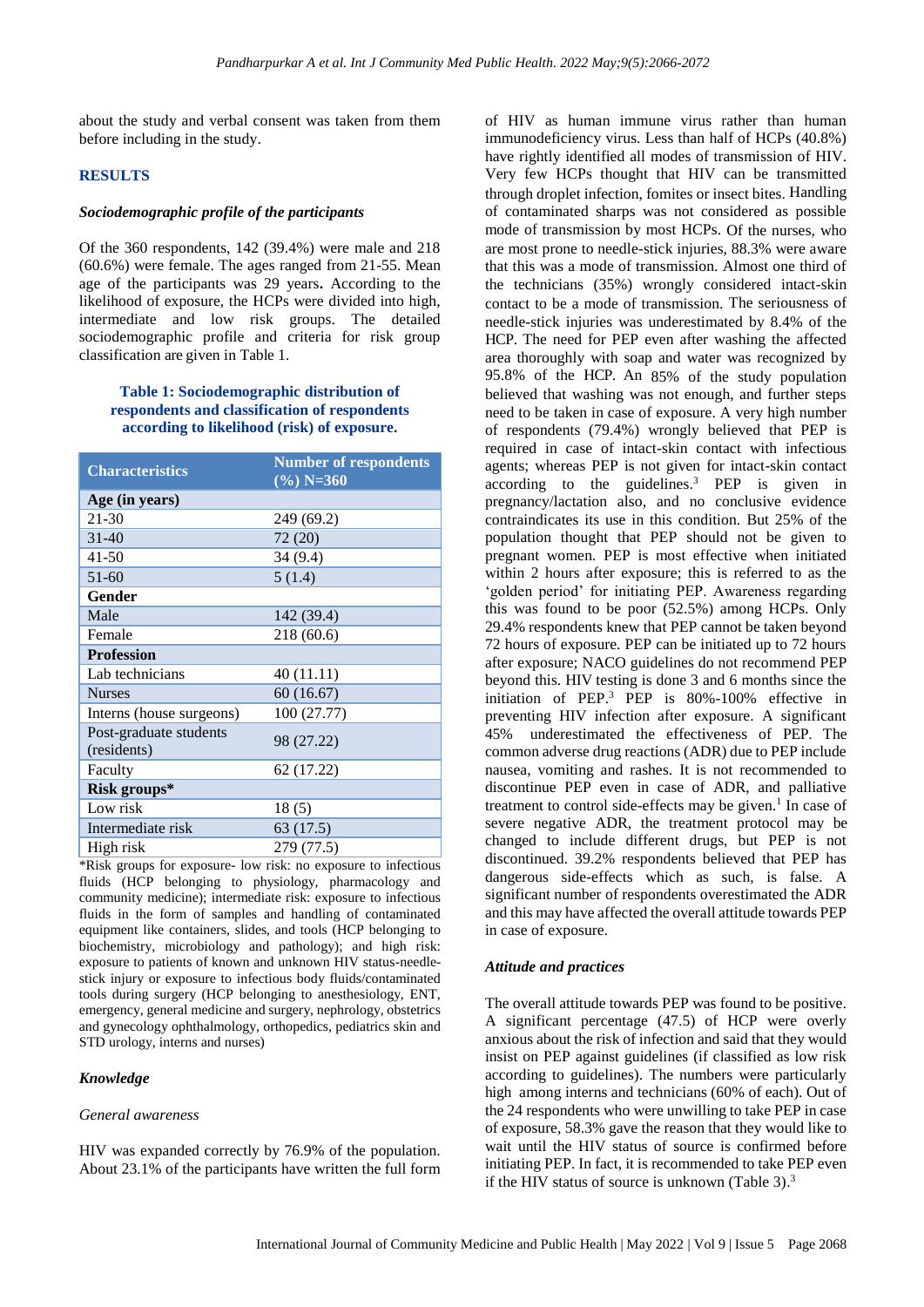## *Comparison of various groups in knowledge*

The differences in knowledge among the various groups were found to be quite significant. Knowledge was higher among the faculty members and post-graduate students, and a significant knowledge gap was appreciated among the technicians (Figure 1). The low-risk group respondents had much higher knowledge when compared to the other groups. Thus, there is a pressing need to improve awareness of PEP for HIV among the high risk and intermediate risk groups, as they have a higher likelihood of exposure (Figure 2).



## **Figure 1: Comparison of knowledge among different cadres of HCP (p<0.05).**

## *Awareness on accessibility of drugs*

Overall, 78.3% respondents knew where the drugs are available and 73.6% knew whom to approach in case of exposure. This knowledge was especially poor among the technicians, and there is a definite need for improvement.

PEP drugs are available free of cost at all times in emergency areas of the hospital such as casualty and labor room. The hospital is also equipped with a centre of excellence for HIV, and an ART center which deal HIVrelated cases in the hospital. The staff of this department are trained to classify injuries, assess the risk and administer PEP drugs in case of exposure. The working hours of this center are from 9 am to 4 pm on all weekdays (closed on Sundays). In case of occupational exposure in the later hours, most of the ART staff are available on call.



## **Figure 2: Correlation of knowledge with likelihood of exposure (p<0.05).**

## *Improving knowledge*

Not many respondents have attended lectures or undergone training regarding PEP and were willing to undergo training sessions if conducted in the hospital. A definite need to improve knowledge regarding various aspects of PEP was felt. This need is especially pronounced among laboratory technicians, who had significantly poor knowledge in all aspects of PEP (Table 4).

| <b>Variables</b>                            | <b>Technicians</b><br>$N=40$ | <b>Nurses</b><br>$N=60$ | <b>Interns</b><br>$N=100$ | Post-<br>graduates<br>$N=98$ | <b>Faculty</b><br>$N=62$ | <b>Total</b><br>$N = 360$ |
|---------------------------------------------|------------------------------|-------------------------|---------------------------|------------------------------|--------------------------|---------------------------|
| <b>HIV</b> expansion correctly written      | 6(15)                        | 27(45)                  | 88 (88)                   | 96 (97.9)                    | 60(96.7)                 | 277 (76.9)                |
| <b>Modes of transmission of HIV</b>         |                              |                         |                           |                              |                          |                           |
| Blood transfusion                           | 34(85)                       | 59 (98.3)               | 99 (99)                   | 97 (98.9)                    | 60(96.7)                 | 349 (96.9)                |
| Sexual contact                              | 39 (97.5)                    | 59 (98.3)               | 99 (99)                   | 98 (100)                     | 61 (98.3)                | 356 (98.8)                |
| Mother to child                             | 34(85)                       | 47(78.3)                | 89 (89)                   | 96 (97.9)                    | 57 (91.9)                | 323 (89.7)                |
| Droplet infection                           | 3(7.5)                       | 3(5.0)                  | 3(3)                      | 4(4.0)                       | 5(8.0)                   | 18(5)                     |
| Needle-stick                                | 38 (95)                      | 53 (88.3)               | 95(95)                    | 98 (100)                     | 60(96.7)                 | 344 (95.5)                |
| Intact skin contact                         | 14(35)                       | 8(13.3)                 | 7(7)                      | 6(6.1)                       | 2(3.2)                   | 37(10.2)                  |
| Fomites                                     | 3(7.5)                       | 6(10)                   | 1(1)                      | 2(2.0)                       | 3(4.8)                   | 15(4.1)                   |
| Handling contaminated equipment<br>(sharps) | 29(72.5)                     | 31(51.7)                | 50(50)                    | 56(57.1)                     | 37(59.6)                 | 201 (56.3)                |
| Insect bites                                | 1(2.5)                       | 3(5.0)                  | 2(2)                      | 5(5.1)                       | 1(1.6)                   | 12(3.3)                   |
| Ever heard of post exposure<br>prophylaxis? | 21(52.5)                     | 48(80)                  | 94 (94)                   | 91 (92.8)                    | 58 (93.5)                | 312 (86.6)                |

## **Table 2: Knowledge of health care professionals on HIV and PEP.**

Continued.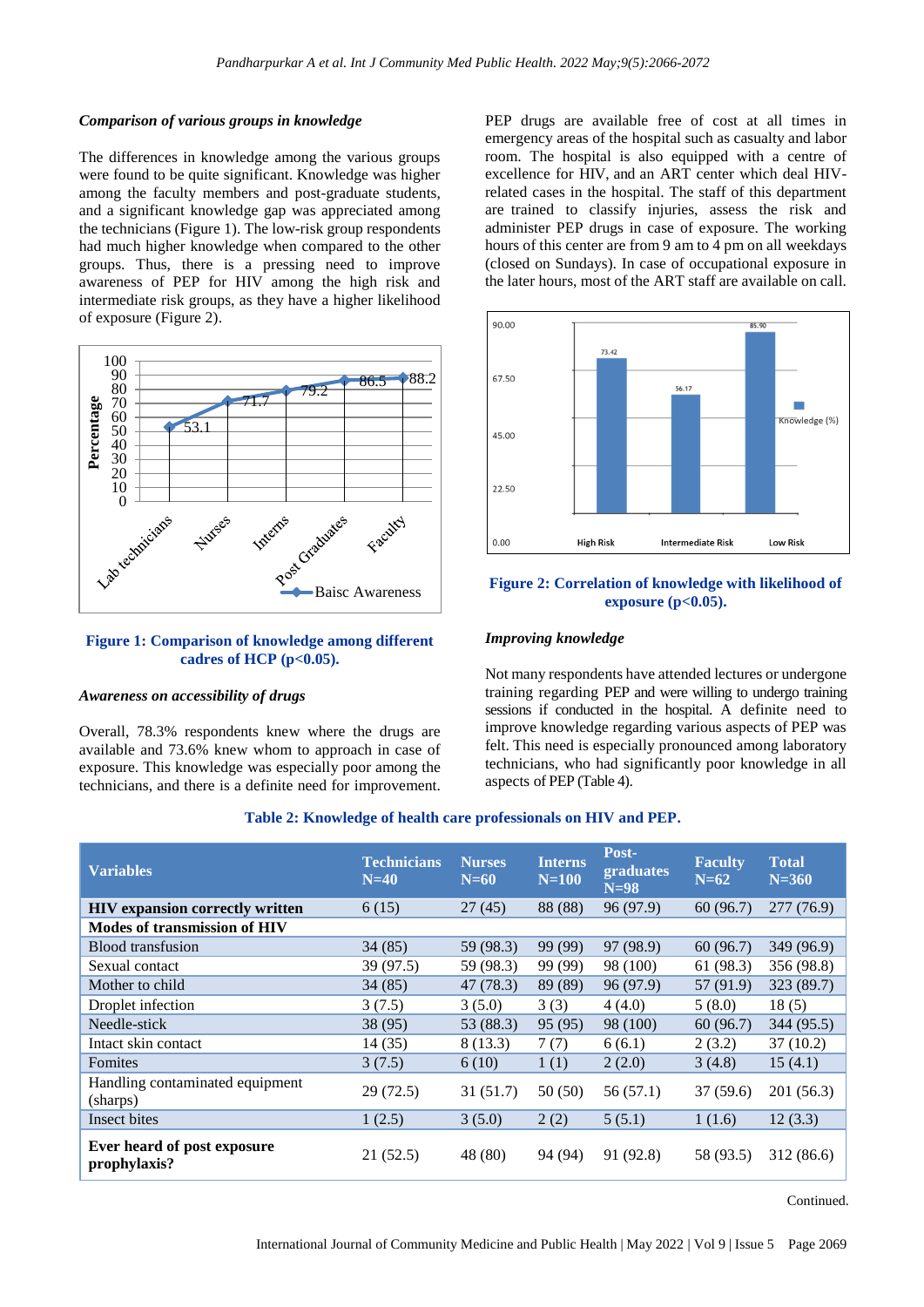| <b>Variables</b>                                                       | <b>Technicians</b><br>$N=40$ | <b>Nurses</b><br>$N=60$ | <b>Interns</b><br>$N=100$ | Post-<br>graduates<br>$N=98$ | <b>Faculty</b><br>$N=62$ | <b>Total</b><br>$N = 360$ |  |
|------------------------------------------------------------------------|------------------------------|-------------------------|---------------------------|------------------------------|--------------------------|---------------------------|--|
| What is PEP in HIV?                                                    |                              |                         |                           |                              |                          |                           |  |
| Treatment given to HIV infected persons                                | 6(15)                        | 8(13.3)                 | 18(18)                    | 5(5.1)                       | 3(4.8)                   | 40(11.1)                  |  |
| Cure for HIV                                                           | 7(17.5)                      | 1(1.7)                  | 2(2)                      | 0(0)                         | 0(0)                     | 10(2.7)                   |  |
| Given to prevent HIV infection after<br>exposure                       | 14(35)                       | 48 (80)                 | 77(77)                    | 91 (92.8)                    | 57 (91.9)                | 287 (79.7)                |  |
| Vaccine against HIV                                                    | 13(32.5)                     | 1(1.7)                  | 2(2)                      | 1(1.0)                       | 0(0)                     | 17(4.7)                   |  |
| What is the best time to start PEP in HIV (hours)                      |                              |                         |                           |                              |                          |                           |  |
| Within 2                                                               | 14(35)                       | 29(48.3)                | 45(45)                    | 66 (67.3)                    | 35(56.5)                 | 189 (52.5)                |  |
| $2 - 6$                                                                | 14(35)                       | 17(28.3)                | 30(30)                    | 24(24.5)                     | 18 (29.0)                | 103(28.6)                 |  |
| >12                                                                    | 11(27.5)                     | 7(11.7)                 | 7(7)                      | 3(3.0)                       | 4(6.5)                   | 32(8.9)                   |  |
| >72                                                                    | 0(0)                         | 5(8.3)                  | 13(13)                    | 5(5.1)                       | 2(3.2)                   | 25(6.9)                   |  |
| Did not answer                                                         | 1(2.5)                       | 2(3.3)                  | 5(5)                      | 0(0)                         | 3(4.8)                   | 11(3.1)                   |  |
| What can be the maximum delay time after exposure to start PEP (hours) |                              |                         |                           |                              |                          |                           |  |
| 12                                                                     | 15(37.5)                     | 24(40)                  | 15(15)                    | 9(9.2)                       | 15(24.2)                 | 78 (28.7)                 |  |
| 24                                                                     | 11(27.5)                     | 17(28.3)                | 30(30)                    | 17(17.3)                     | 15(24.2)                 | 90(25)                    |  |
| 48                                                                     | 2(5)                         | 7(11.7)                 | 7(7)                      | 12(12.2)                     | 6(9.7)                   | 34(9.4)                   |  |
| 72                                                                     | 2(5)                         | 5(8.3)                  | $\overline{1}3(13)$       | 60(61.2)                     | 26(41.9)                 | 106(29.4)                 |  |
| Did not answer                                                         | 10(25)                       | 7(11.7)                 | 35(35)                    | 0(0)                         | 0(0)                     | 52(14.4)                  |  |
| Effectiveness of PEP in preventing HIV infection after exposure (%)    |                              |                         |                           |                              |                          |                           |  |
| 100                                                                    | 6(15)                        | 15(25)                  | 14(14)                    | 8(8.2)                       | 6(9.7)                   | 49 (13.6)                 |  |
| 80-99                                                                  | 10(25)                       | 15(25)                  | 48 (48)                   | 38 (38.8)                    | 38(61.3)                 | 149(41.4)                 |  |
| < 80                                                                   | 24(60)                       | 30(49.9)                | 38 (38)                   | 52(53.1)                     | 18 (29)                  | 162(45)                   |  |
| Is PEP needed for intact skin contact<br>with infectious agent         | 19(47.5)                     | 41(68.3)                | 85 (85)                   | 90(91.8)                     | 51(82.2)                 | 286 (79.4)                |  |
| Do you think PEP is necessary even                                     |                              |                         |                           |                              |                          |                           |  |
| after washing the affected area with                                   | 34(85)                       | 58 (96.7)               | 94 (94)                   | 98 (100)                     | 61(98.3)                 | 345 (95.8)                |  |
| soap and water?                                                        |                              |                         |                           |                              |                          |                           |  |
| PEP is given for how many days?                                        |                              |                         |                           |                              |                          |                           |  |
| $\overline{7}$                                                         | 11(27.5)                     | 8(13.3)                 | 4(4)                      | 7(7.2)                       | 3(4.8)                   | 33(9.2)                   |  |
| 15                                                                     | 12(30.0)                     | 6(10)                   | 6(6)                      | 9(9.2)                       | 5(8.1)                   | 38 (10.6)                 |  |
| $\overline{28}$                                                        | 15(37.5)                     | 39(65)                  | 86 (86)                   | 81 (82.7)                    | 51(82.2)                 | 272(75.6)                 |  |
| Lifetime                                                               | 2(5.0)                       | 7(11.6)                 | 4(4)                      | 1(1.0)                       | 3(4.9)                   | 17(4.7)                   |  |
| Can PEP be given to a pregnant/<br>lactating woman                     | 25(62.5)                     | 40(66.7)                | 68 (68)                   | 82 (83.7)                    | 55 (88.7)                | 270 (75)                  |  |

## **Table 3: Attitude and practices of HCP towards PEP.**

| <b>Attitude and practices of HCP towards</b><br><b>PEP</b>                                             | Techni-<br>cians $(40)$<br>N(% | Nurses.<br>(60)<br>$N(\%)$ | <b>Interns</b><br>(100)<br>N(% | Post-<br>graduates<br>$(98) N(\%)$ | <b>Faculty</b><br>(62)<br>N(%) | <b>Total</b><br>(360)<br>N(% |
|--------------------------------------------------------------------------------------------------------|--------------------------------|----------------------------|--------------------------------|------------------------------------|--------------------------------|------------------------------|
| Accidental needle stick is a cause of<br>immediate concern                                             | 40 (100)                       | 53 (88.3)                  | 87 (87)                        | 91 (92.8)                          | 59 (95.1)                      | 330 (91.6)                   |
| Practice in case of needle stick injury                                                                |                                |                            |                                |                                    |                                |                              |
| Wash with soap and water                                                                               | 37(92.5)                       | 51(85.0)                   | 76 (76)                        | 84 (85.7)                          | 58 (93.5)                      | 306(85)                      |
| Confirm HIV status of source                                                                           | 33(82.5)                       | 43(71.7)                   | 83 (83)                        | 88 (89.7)                          | 51 (82.2)                      | 298 (82.7)                   |
| Approach concerned person for PEP                                                                      | 21(52.5)                       | 46(76.7)                   | 76 (76)                        | 83 (84.7)                          | 57 (91.9)                      | 283 (78.6)                   |
| No need to take immediate action                                                                       | 0(0)                           | 3(5.0)                     | 0(0)                           | 1(1.0)                             | 0(0)                           | 4(1.1)                       |
| If needle stick injury doesn't draw blood,<br>it can be ignored                                        | 5(12.5)                        | 8(13.3)                    | 16(16)                         | 23(23.5)                           | 11(17.7)                       | 61(16.9)                     |
| Would undergo necessary tests in case of<br>exposure to confirm self-HIV status as<br>soon as possible | 37(92.5)                       | 50(83.3)                   | 71 (71)                        | 65(66.3)                           | 37(59.6)                       | 260 (72.2)                   |
| Would take PEP in case of occupational<br>exposure?                                                    | 32(80)                         | 54 (90)                    | 96 (96)                        | 95 (96.9)                          | 59 (95.2)                      | 336 (93.3)                   |

Continued.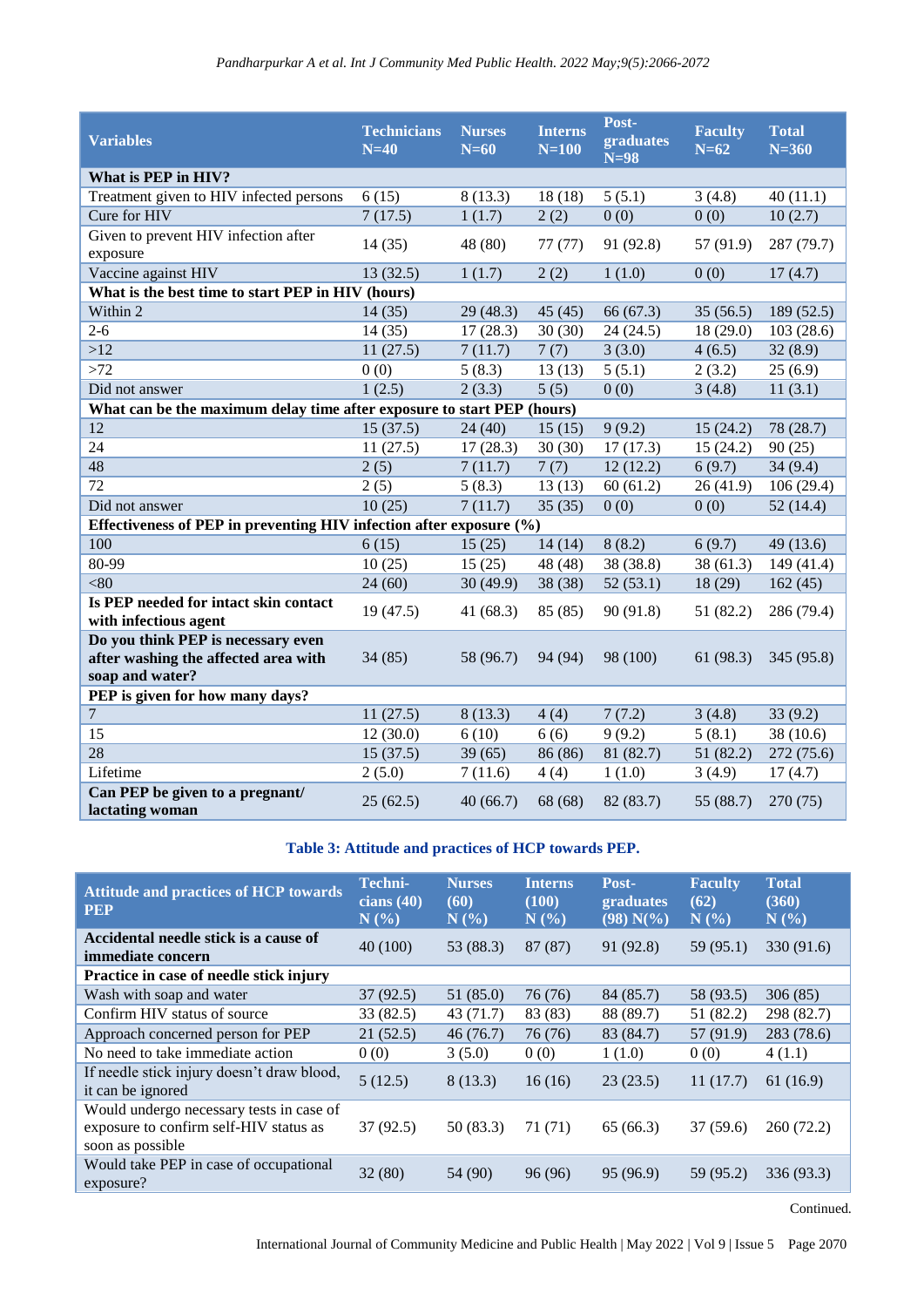| <b>Attitude and practices of HCP towards</b><br><b>PEP</b>                                                 | Techni-<br>cians $(40)$<br>N(%) | <b>Nurses</b><br>(60)<br>N(% | <b>Interns</b><br>(100)<br>N(%) | Post-<br>graduates<br>$(98) N\%$ | <b>Faculty</b><br>(62)<br>N(%) | <b>Total</b><br>(360)<br>N(%) |
|------------------------------------------------------------------------------------------------------------|---------------------------------|------------------------------|---------------------------------|----------------------------------|--------------------------------|-------------------------------|
| Insist on PEP against guidelines? (even if<br>considered minimal risk of infection by<br>concerned doctor) | 16(40)                          | 33(55)                       | 40 (40)                         | 51 (52.0)                        | 31 (50)                        | 171 (47.5)                    |
| PEP has dangerous side- effects                                                                            | 22(55)                          | 25(41.7)                     | 36(36)                          | 42 (42.9)                        | 16(25.8)                       | 141 (39.2)                    |

**Table 4: Assessment of the need for sensitization on PEP in HCP.**

| <b>Need for sensitization</b>                                                       | <b>Technicia</b><br>$ns(40)$ N<br>$(\%)$ | <b>Nurses</b><br>(60) N<br>$(\%)$ | <b>Interns</b><br>(100) N<br>$(\%)$ | Post-<br>graduates<br>(98) N (%) | <b>Faculty</b><br>(62)<br>N(%) | <b>Total</b><br>(360)<br>N(%) |
|-------------------------------------------------------------------------------------|------------------------------------------|-----------------------------------|-------------------------------------|----------------------------------|--------------------------------|-------------------------------|
| Knowledge on availability of PEP<br>drugs in hospital                               | 21(52.5)                                 | 51 (85)                           | 68 (68)                             | 87 (88.8)                        | 55 (88.7)                      | 282 (78.3)                    |
| Knowledge on concerned<br>responsible person in case of<br>exposure                 | 11(27.5)                                 | 46(76.7)                          | 70 (70)                             | 85 (86.7)                        | 53 (85.5)                      | 265(73.6)                     |
| Trained/attended a lecture on<br>awareness on PEP after entering<br>this profession | 9(22.5)                                  | 35(58.3)                          | 35(35)                              | 30(30.6)                         | 27(43.5)                       | 136 (37.8)                    |
| Necessity of a lecture/awareness<br>programme to improve knowledge<br>on PEP        | 36(90)                                   | 57 (95)                           | 98 (98)                             | 98 (100)                         | 62 (100)                       | 351 (97.5)                    |
| Interested in attending such a<br>programme if conducted in future                  | 38 (95.0)                                | 57 (95)                           | 96 (96)                             | 96 (97.9)                        | 61 (98.4)                      | 348 (96.7)                    |

## **DISCUSSION**

86.6% HCP have heard of PEP, which is much higher than the study in Uttarakhand where only 65.5% had heard of PEP but much lower than the study in Karnataka where 99% HCP (100% nurses, 100% doctors, 100% surgeons and 95% dentists) were aware of PEP. $4,5$  The steps to be taken in case of a needle-stick injury were known to 179 (49.7%) respondents. 85% of the HCP knew about the first-aid (washing with soap and water) to be performed, which is higher than the study in New Delhi, where only 71.4% health care workers knew about the importance of wound toilet.<sup>6</sup> 16.9% respondents incorrectly believed that needle-stick injuries can be ignored if they don't draw blood. Only 63.9% respondents were aware (albeit vaguely) of the PEP guidelines given by the National AIDS Control Organisation, whereas 98% health care workers in a study in Karnataka knew these guidelines.<sup>5</sup> Only 20.6% HCP knew that intact-skin contact is not an indication for PEP, which is markedly lower than 66.4% of the health care workers in a study in Mumbai and 89% of the health care workers in a study in Karnataka. 5,7 The duration of PEP was correctly answered by 75.6% respondents, which is considerably higher than most other studies where the percentage of respondents who answered correctly ranged from 6% to 62%.<sup>4,5,8-11</sup> 75% of all respondents rightly said that PEP can be given to a pregnant/lactating woman, which is similar to a study in Karnataka, where 71% respondents answered the same.<sup>5</sup> Only 52.5% of all respondents answered correctly the best time to start PEP, which is within 2 hours of exposure.<sup>8</sup> This is notably higher

than studies in Mangalore among post-graduate residents and in Cameroon among medical students where 30.6% and 35.1% respondents respectively answered this question correctly; and also considerably lower when compared to other studies among Nigerian family physicians and health care workers in Karnataka, where 93.9% and 87% respondents respectively answered the question correctly.<sup>5,9</sup> In our study, 11.7% nurses answered correctly, which is markedly lower than a study among nursing staff by Maharashtra where 30.3% nursing staff answered correctly.<sup>10</sup> The maximum delay to start PEP after exposure is 72 hours, beyond which it is not found to be effective. Only 29.4% respondents answered correctly the maximum delay to start PEP. This is higher than that of the study by Singh et. al. among health care workers in Uttarakhand, where only 23.2% respondents answered correctly; and notably lower than the studies in Karnataka, and in Southeast Ethiopia by Alemu et al, where 49% and 65.7% of health care workers respectively answered the question correctly.4,5,11 Only 41.4% HCP answered correctly the effectiveness of PEP in preventing HIV infection as 80-100%, which is lower than 60% health care workers in Karnataka who answered correctly.<sup>5</sup> In our study, only 25% nurses answered this correctly as compared to 47% nurses in Karnataka. 5

## *Limitations*

Most of the HCP's are at the primary care settings, but the study could be done only at a tertiary care setup.